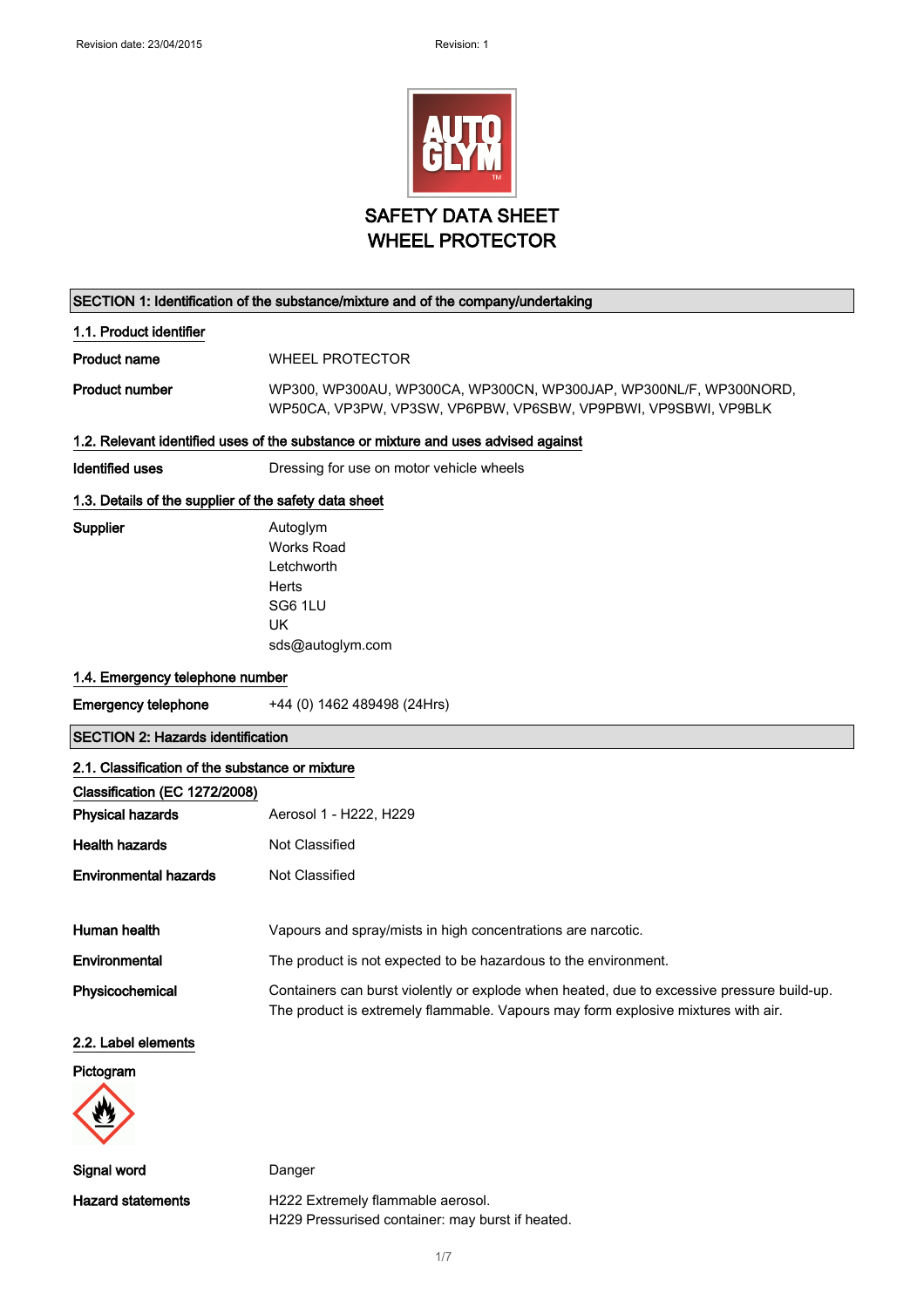| <b>Precautionary statements</b> | P210 Keep away from heat, hot surfaces, sparks, open flames and other ignition sources. No<br>smoking. |
|---------------------------------|--------------------------------------------------------------------------------------------------------|
|                                 | P211 Do not spray on an open flame or other ignition source.                                           |
|                                 | P251 Do not pierce or burn, even after use.                                                            |
|                                 | P410+P412 Protect from sunlight. Do not expose to temperatures exceeding 50°C/122°F.                   |
|                                 | P102 Keep out of reach of children.                                                                    |
|                                 | P260 Do not breathe fume.                                                                              |
|                                 | P260 Do not breathe vapour/ spray.                                                                     |
|                                 | P271 Use only outdoors or in a well-ventilated area.                                                   |

### 2.3. Other hazards

| <b>SECTION 3: Composition/information on ingredients</b> |                      |                                                      |
|----------------------------------------------------------|----------------------|------------------------------------------------------|
| 3.2. Mixtures                                            |                      |                                                      |
| Decamethylcyclopentasiloxane                             |                      | 30-60%                                               |
| CAS number: 541-02-6                                     | EC number: 208-764-9 | REACH registration number: 01-<br>2119511367-43-XXXX |
| Classification<br>Not Classified                         |                      |                                                      |
| Petroleum Gases, Liquified                               |                      | 30-60%                                               |
| CAS number: 68476-85-7                                   | EC number: 270-704-2 | REACH registration number: 01-<br>2119485911-31-XXXX |
| Classification                                           |                      |                                                      |

Flam. Gas 1 - H220

The Full Text for all R-Phrases and Hazard Statements are Displayed in Section 16.

### SECTION 4: First aid measures

### 4.1. Description of first aid measures

| General information                                                             | Move affected person to fresh air and keep warm and at rest in a position comfortable for<br>breathing. Get medical attention if any discomfort continues.                                                      |  |
|---------------------------------------------------------------------------------|-----------------------------------------------------------------------------------------------------------------------------------------------------------------------------------------------------------------|--|
| Inhalation                                                                      | Move affected person to fresh air and keep warm and at rest in a position comfortable for<br>breathing. If in doubt, get medical attention promptly.                                                            |  |
| Ingestion                                                                       | Rinse mouth thoroughly with water. Remove person to fresh air and keep comfortable for<br>breathing. Get medical attention.                                                                                     |  |
| <b>Skin contact</b>                                                             | Wash skin thoroughly with soap and water. Get medical attention promptly if symptoms occur<br>after washing.                                                                                                    |  |
| Eye contact                                                                     | Remove any contact lenses and open eyelids wide apart. Rinse immediately with plenty of<br>water. Continue to rinse for at least 15 minutes. Get medical attention promptly if symptoms<br>occur after washing. |  |
| <b>Protection of first aiders</b>                                               | First aid personnel should wear appropriate protective equipment during any rescue.                                                                                                                             |  |
| 4.2. Most important symptoms and effects, both acute and delayed                |                                                                                                                                                                                                                 |  |
| General information                                                             | See Section 11 for additional information on health hazards.                                                                                                                                                    |  |
| 4.3. Indication of any immediate medical attention and special treatment needed |                                                                                                                                                                                                                 |  |
| Notes for the doctor                                                            | Treat symptomatically.                                                                                                                                                                                          |  |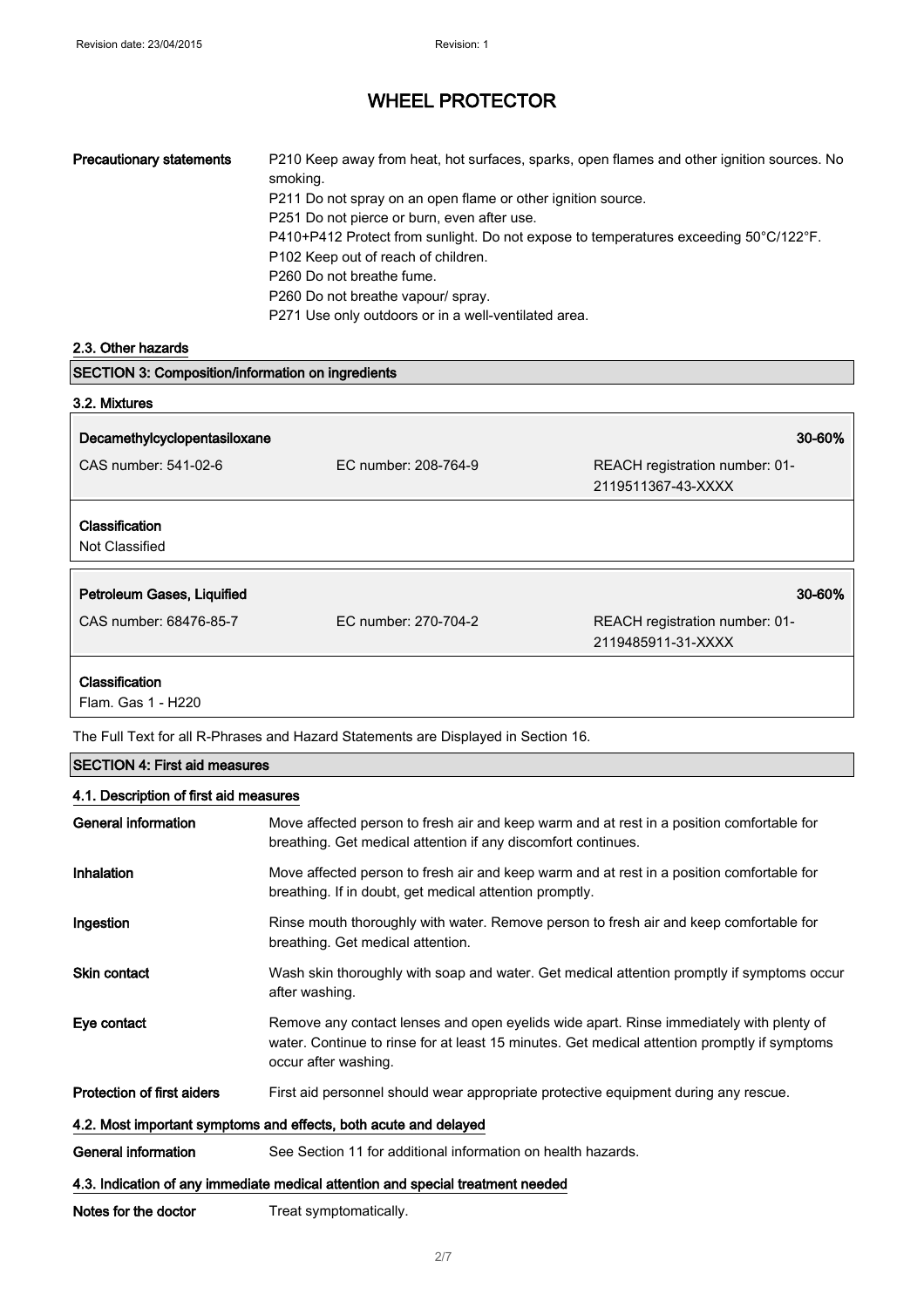| <b>SECTION 5: Firefighting measures</b>                                                                                                        |                                                                                                                                                                                                                                                                    |
|------------------------------------------------------------------------------------------------------------------------------------------------|--------------------------------------------------------------------------------------------------------------------------------------------------------------------------------------------------------------------------------------------------------------------|
| 5.1. Extinguishing media                                                                                                                       |                                                                                                                                                                                                                                                                    |
| Suitable extinguishing media                                                                                                                   | Use foam, carbon dioxide or dry powder to extinguish.                                                                                                                                                                                                              |
| 5.2. Special hazards arising from the substance or mixture                                                                                     |                                                                                                                                                                                                                                                                    |
| Specific hazards                                                                                                                               | Containers can burst violently or explode when heated, due to excessive pressure build-up.                                                                                                                                                                         |
| 5.3. Advice for firefighters                                                                                                                   |                                                                                                                                                                                                                                                                    |
| Protective actions during<br>firefighting                                                                                                      | Use water to keep fire exposed containers cool and disperse vapours. Cool containers<br>exposed to heat with water spray and remove them from the fire area if it can be done without<br>risk.                                                                     |
| <b>SECTION 6: Accidental release measures</b>                                                                                                  |                                                                                                                                                                                                                                                                    |
|                                                                                                                                                | 6.1. Personal precautions, protective equipment and emergency procedures                                                                                                                                                                                           |
| <b>Personal precautions</b>                                                                                                                    | Avoid inhalation of vapours and contact with skin and eyes. Ensure suitable respiratory<br>protection is worn during removal of spillages in confined areas.                                                                                                       |
| 6.2. Environmental precautions                                                                                                                 |                                                                                                                                                                                                                                                                    |
| <b>Environmental precautions</b>                                                                                                               | Avoid discharge into drains.                                                                                                                                                                                                                                       |
| 6.3. Methods and material for containment and cleaning up                                                                                      |                                                                                                                                                                                                                                                                    |
| Methods for cleaning up                                                                                                                        | Eliminate all sources of ignition. No smoking, sparks, flames or other sources of ignition near<br>spillage. Provide adequate ventilation. Absorb in vermiculite, dry sand or earth and place into<br>containers.                                                  |
| 6.4. Reference to other sections                                                                                                               |                                                                                                                                                                                                                                                                    |
| Reference to other sections                                                                                                                    | For personal protection, see Section 8. See Section 11 for additional information on health<br>hazards. See Section 12 for additional information on ecological hazards. For waste disposal,<br>see Section 13.                                                    |
| <b>SECTION 7: Handling and storage</b>                                                                                                         |                                                                                                                                                                                                                                                                    |
| 7.1. Precautions for safe handling                                                                                                             |                                                                                                                                                                                                                                                                    |
| <b>Usage precautions</b>                                                                                                                       | Keep away from heat, sparks and open flame. Read and follow manufacturer's<br>recommendations. When sprayed on a naked flame or any incandescent material the aerosol<br>vapours can be ignited. Use suitable respiratory protection if ventilation is inadequate. |
| Advice on general<br>occupational hygiene                                                                                                      | Wash promptly with soap and water if skin becomes contaminated.                                                                                                                                                                                                    |
|                                                                                                                                                | 7.2. Conditions for safe storage, including any incompatibilities                                                                                                                                                                                                  |
| <b>Storage precautions</b>                                                                                                                     | Do not store near heat sources or expose to high temperatures. Keep away from heat, sparks<br>and open flame.                                                                                                                                                      |
| 7.3. Specific end use(s)                                                                                                                       |                                                                                                                                                                                                                                                                    |
| Specific end use(s)                                                                                                                            | The identified uses for this product are detailed in Section 1.2.                                                                                                                                                                                                  |
| <b>SECTION 8: Exposure Controls/personal protection</b>                                                                                        |                                                                                                                                                                                                                                                                    |
| 8.1. Control parameters<br>Occupational exposure limits<br>Decamethylcyclopentasiloxane<br>LTEL (8HR TWA): 10ppm<br>Petroleum Gases, Liquified |                                                                                                                                                                                                                                                                    |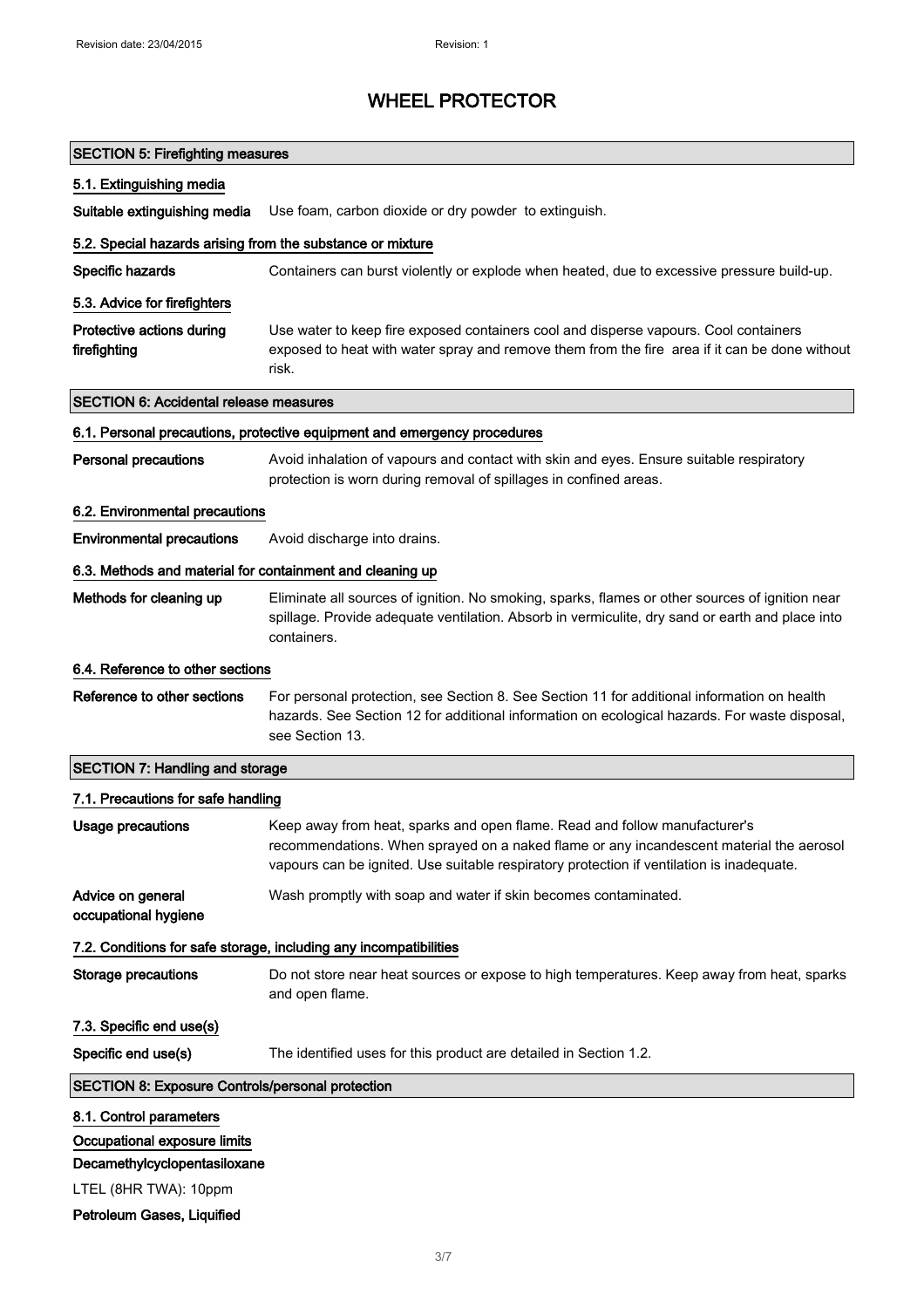Long-term exposure limit (8-hour TWA): WEL 1000 ppm 1750 mg/m<sup>3</sup> Short-term exposure limit (15-minute): WEL 1250 ppm 2180 mg/m<sup>3</sup> WEL = Workplace Exposure Limit

#### 8.2. Exposure controls

| Eye/face protection               | Eyewear complying with an approved standard should be worn if a risk assessment indicates<br>eye contact is possible. |
|-----------------------------------|-----------------------------------------------------------------------------------------------------------------------|
| Hand protection                   | No specific hand protection recommended.                                                                              |
| Other skin and body<br>protection | Wear suitable protective equipment for prolonged exposure and/or high concentrations of<br>vapours, spray or mist.    |
| <b>Respiratory protection</b>     | No specific recommendations. If ventilation is inadequate, suitable respiratory protection must<br>be worn.           |

### SECTION 9: Physical and Chemical Properties

### 9.1. Information on basic physical and chemical properties

| Appearance                                      | Aerosol.                                                                       |
|-------------------------------------------------|--------------------------------------------------------------------------------|
| Colour                                          | Clear.                                                                         |
| Odour                                           | Solvent.                                                                       |
| <b>Odour threshold</b>                          | No information available.                                                      |
| рH                                              | No information available.                                                      |
| <b>Melting point</b>                            | No information available.                                                      |
| Flash point                                     | ~-40°C Closed cup.                                                             |
| <b>Evaporation rate</b>                         | No information available.                                                      |
| <b>Evaporation factor</b>                       | No information available.                                                      |
| Flammability (solid, gas)                       | No information available.                                                      |
| Upper/lower flammability or<br>explosive limits | Lower flammable/explosive limit: 0.7 % Upper flammable/explosive limit: 66.5 % |
| Vapour pressure                                 | No information available.                                                      |
| Vapour density                                  | No information available.                                                      |
| <b>Relative density</b>                         | 0.797                                                                          |
| <b>Partition coefficient</b>                    | No information available.                                                      |
| Auto-ignition temperature                       | 392°C                                                                          |
| <b>Decomposition Temperature</b>                | No information available.                                                      |
| <b>Viscosity</b>                                | No information available.                                                      |
| <b>Oxidising properties</b>                     | No information available.                                                      |
| 9.2. Other information                          |                                                                                |
| Other information                               | None.                                                                          |
| <b>SECTION 10: Stability and reactivity</b>     |                                                                                |
|                                                 |                                                                                |

### 10.1. Reactivity

Reactivity No test data specifically related to reactivity available for this product or its ingredients.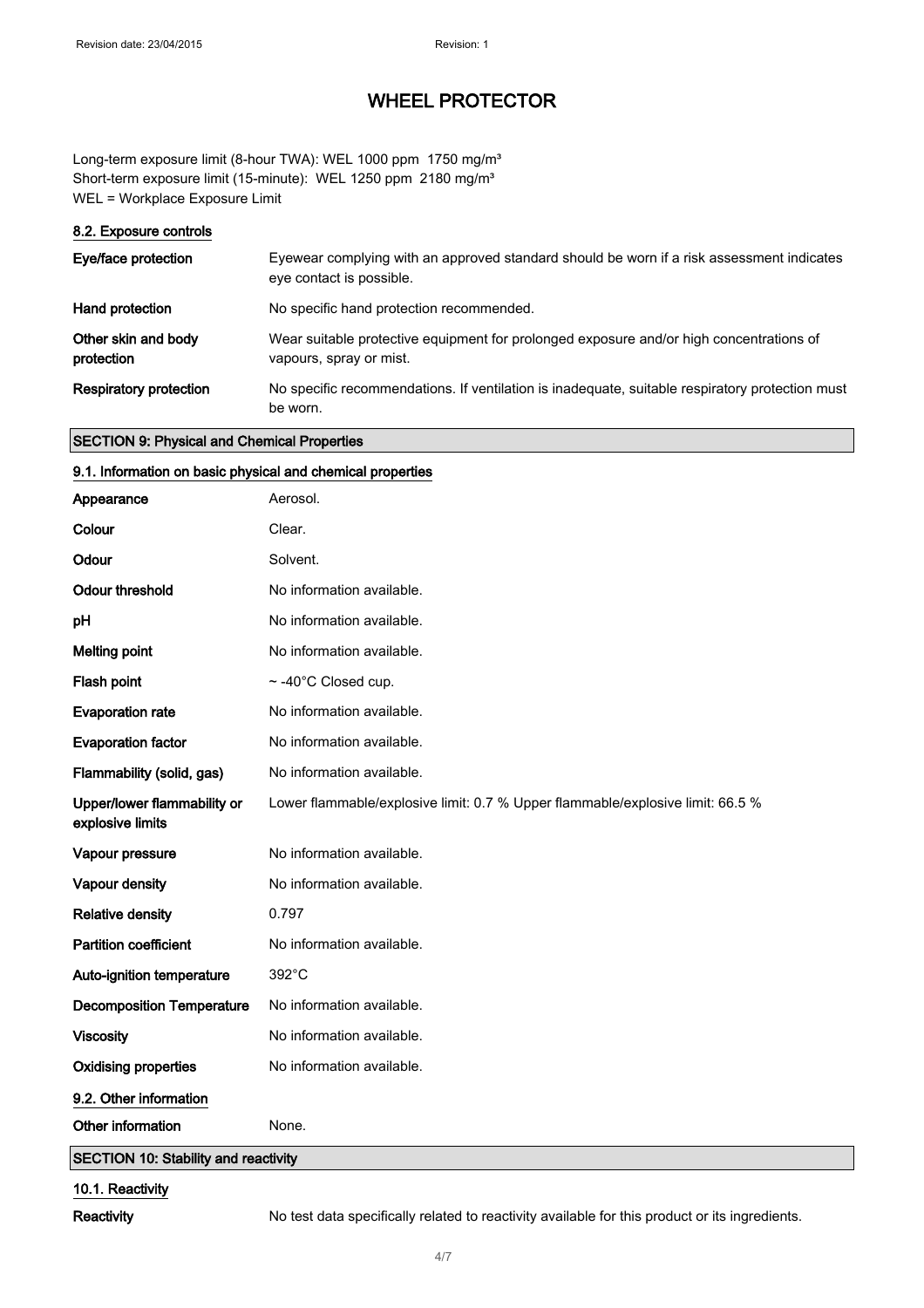10.2. Chemical stability

## WHEEL PROTECTOR

# Stability **The product may not be stable under some conditions of storage or use.** 10.3. Possibility of hazardous reactions Possibility of hazardous reactions Not known. 10.4. Conditions to avoid Conditions to avoid **Avoid heat, flames and other sources of ignition**. Avoid exposing aerosol containers to high temperatures or direct sunlight. 10.5. Incompatible materials Materials to avoid None known. 10.6. Hazardous decomposition products Hazardous decomposition products None at ambient temperatures. SECTION 11: Toxicological information 11.1. Information on toxicological effects Inhalation Vapours in high concentrations are narcotic. Vapours may cause headache, fatigue, dizziness and nausea. Skin contact No significant hazard at normal ambient temperatures. Eye contact Vapour or spray in the eyes may cause irritation and smarting. Acute and chronic health hazards No known chronic or acute health risks. Route of exposure **Inhalation Skin and/or eye contact** SECTION 12: Ecological Information 12.1. Toxicity 12.2. Persistence and degradability Persistence and degradability No data available. 12.3. Bioaccumulative potential **Partition coefficient** No information available. 12.4. Mobility in soil Mobility Mobility No data available. 12.5. Results of PBT and vPvB assessment Results of PBT and vPvB assessment This product does not contain any substances classified as PBT or vPvB. 12.6. Other adverse effects Other adverse effects None known. SECTION 13: Disposal considerations 13.1. Waste treatment methods General information **Dispose of waste product or used containers in accordance with local requiations**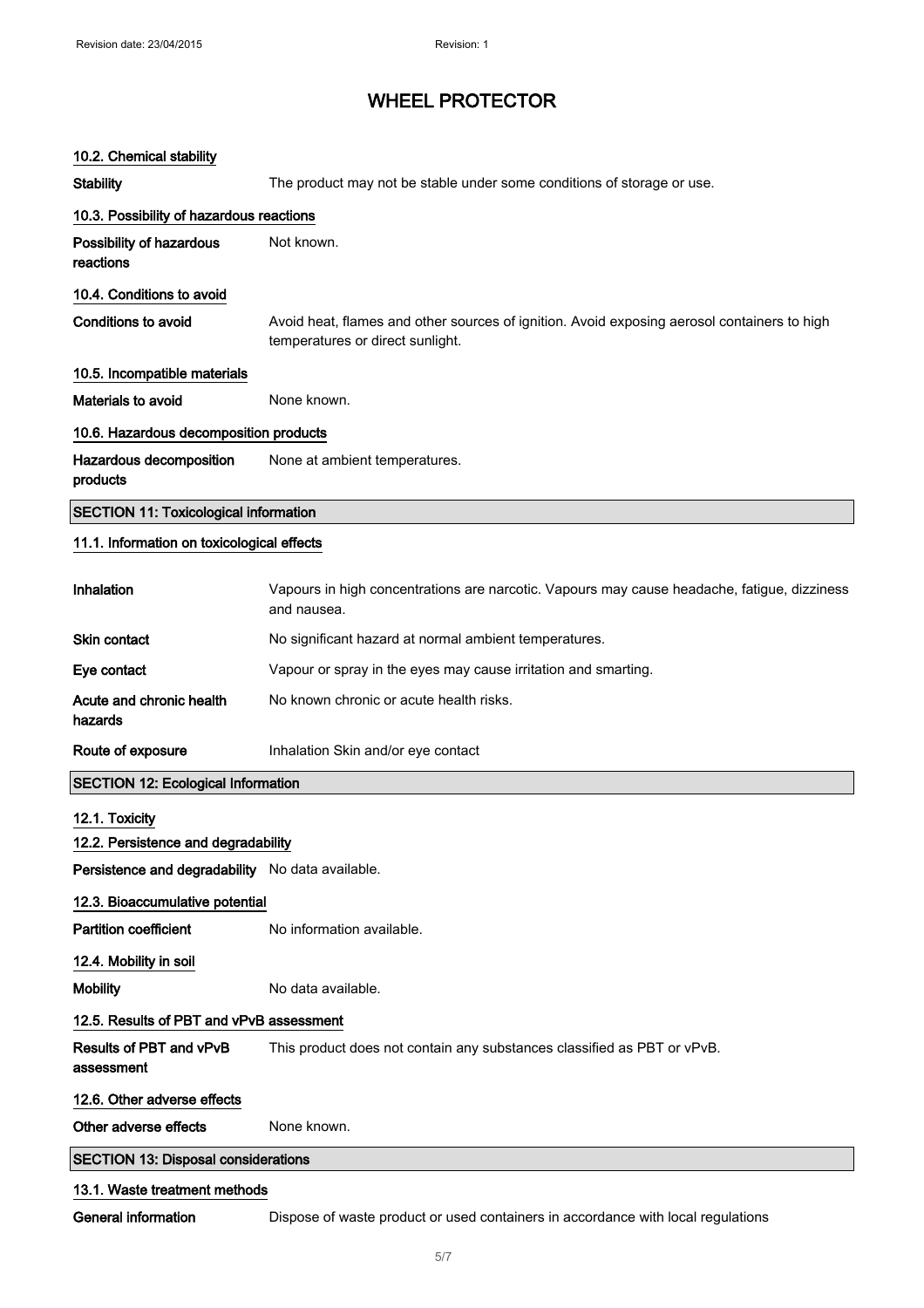| Disposal methods                         | Containers should be thoroughly emptied before disposal because of the risk of an explosion.<br>Do not pierce or burn, even after use. |
|------------------------------------------|----------------------------------------------------------------------------------------------------------------------------------------|
| <b>SECTION 14: Transport information</b> |                                                                                                                                        |
| 14.1. UN number                          |                                                                                                                                        |
| UN No. (ADR/RID)                         | 1950                                                                                                                                   |
| UN No. (IMDG)                            | 1950                                                                                                                                   |
| UN No. (ICAO)                            | 1950                                                                                                                                   |
| UN No. (ADN)                             | 1950                                                                                                                                   |
| 14.2. UN proper shipping name            |                                                                                                                                        |
| Proper shipping name<br>(ADR/RID)        | <b>AEROSOLS</b>                                                                                                                        |
| Proper shipping name (IMDG) AEROSOLS     |                                                                                                                                        |
| Proper shipping name (ICAO) AEROSOLS     |                                                                                                                                        |
| Proper shipping name (ADN) AEROSOLS      |                                                                                                                                        |
| 14.3. Transport hazard class(es)         |                                                                                                                                        |
| <b>ADR/RID class</b>                     | 2.1                                                                                                                                    |
| <b>ADR/RID classification code</b>       | 5F                                                                                                                                     |
| <b>ADR/RID label</b>                     | 2.1                                                                                                                                    |
| <b>IMDG class</b>                        | 2.1                                                                                                                                    |
| ICAO class/division                      | 2.1                                                                                                                                    |
| <b>ADN class</b>                         | 2.1                                                                                                                                    |
| <b>Transport labels</b>                  |                                                                                                                                        |

#### 14.4. Packing group

| <b>ADR/RID packing group</b> | None |
|------------------------------|------|
| <b>IMDG packing group</b>    | None |
| ADN packing group            | None |
| ICAO packing group           | None |

## 14.5. Environmental hazards

### Environmentally hazardous substance/marine pollutant No.

| 14.6. Special precautions for user |            |
|------------------------------------|------------|
| EmS                                | $F-D. S-U$ |
| ADR transport category             | 2          |
| Tunnel restriction code            | (D)        |